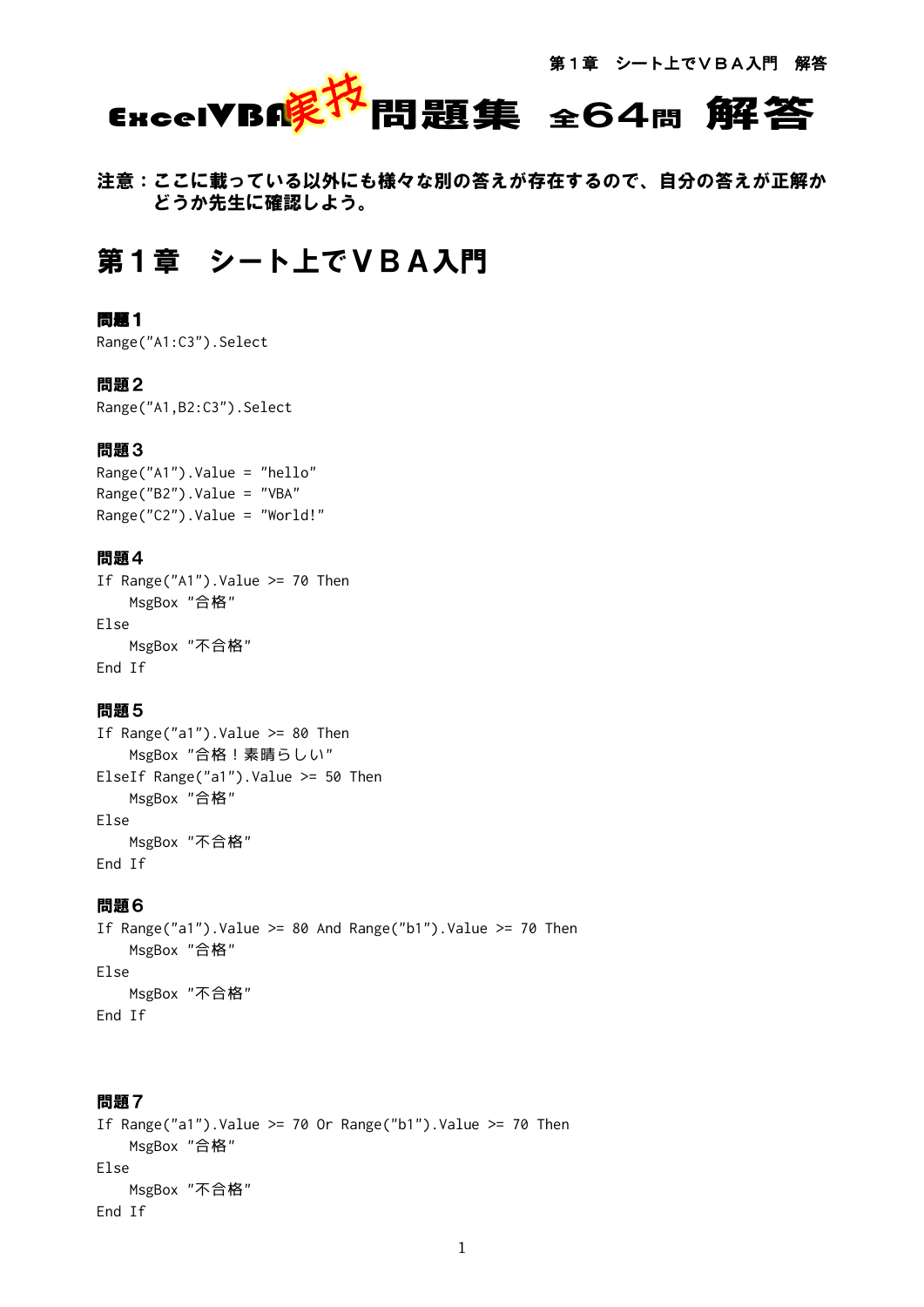```
If Range("a1").Value > Range("b1").Value Then
     MsgBox Range("a1").Value
Else
     MsgBox Range("b1").Value
End If
```
# 問題9

```
If Range("a1").Value > Range("b1").Value Then
     MsgBox Range("a1").Value
ElseIf Range("a1").Value < Range("b1").Value Then
     MsgBox Range("b1").Value
Else
     MsgBox "同じ数値です"
End If
```
# 問題10

```
If Range("a1").Value = Range("b1").Value And Range("b1").Value = Range("c1").Value Then
    Range("a3").Value = "大当たり"
```
Else

```
 Range("a3").Value = "はずれ"
End If
```

```
Dim atai1 As Integer, atai2 As Integer, atai3 As Integer
atai1 = Range("a1").Value
atai2 = Range("b1").Value
atai3 = Range("c1").Value
If atai1 = atai2 And atai2 = atai3 Then
     Range("a3").Value = "大当たり"
ElseIf atai1 = atai2 Or atai2 = atai3 Or atai1 = atai3 Then
    Range("a3").Value = "当たり"
Else
     Range("a3").Value = "はずれ"
End If
```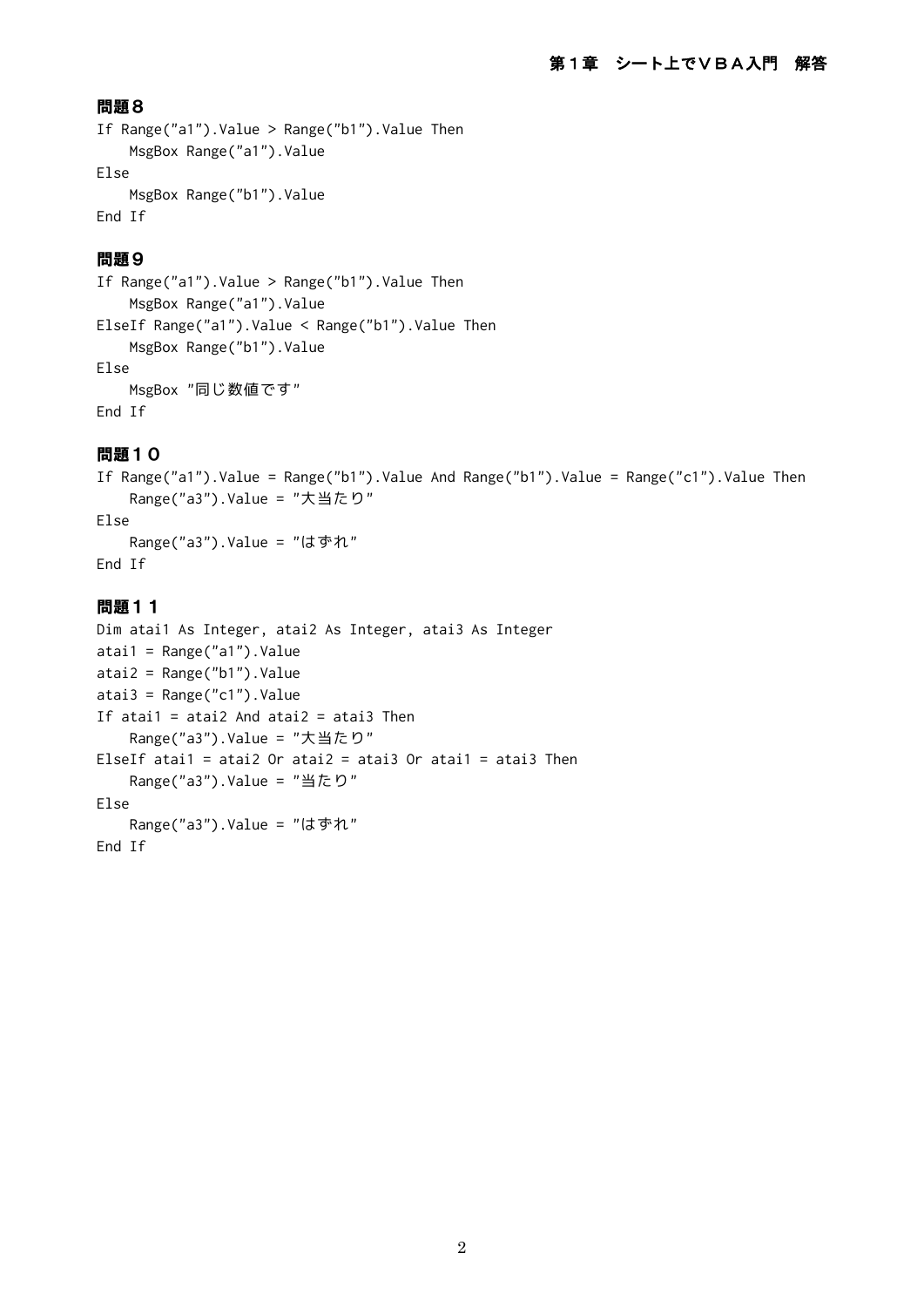# 第2章 シート上でVBA応用

# 問題1

```
Select Case Range("a1").Value
     Case 5
         Range("a2").Value = "秀"
     Case 4
         Range("a2").Value = "優"
     Case 3
         Range("a2").Value = "良"
     Case 2
         Range("a2").Value = "可"
     Case Else
         Range("a2").Value = "不可"
End Select
```
# 問題2

```
Select Case Range("a1").Value
     Case "りんご"
        Range("a2").Value = "apple"
     Case "みかん"
         Range("a2").Value = "orange"
     Case "ばなな"
        Range("a2").Value = "banana"
     Case Else
       Range("a2").Value = "?"
End Select
```
# 問題3

```
Select Case Range("a1"). Value
     Case 1
        Range("a2").Value = "水"
     Case 11, 12
        Range("a2").Value = "お茶"
     Case 21, 22, 23
        Range("a2").Value = "ジュース"
     Case Else
        Range("a2"). Value = "その他"
End Select
```

```
Select Case Range("a1").Value
     Case 0 To 5
         Range("a2").Value = "特賞"
     Case 6 To 15
         Range("a2").Value = "旅行券"
     Case 16 To 30
         Range("a2").Value = "商品券"
     Case Else
        Range("a2").Value = "はずれ"
End Select
```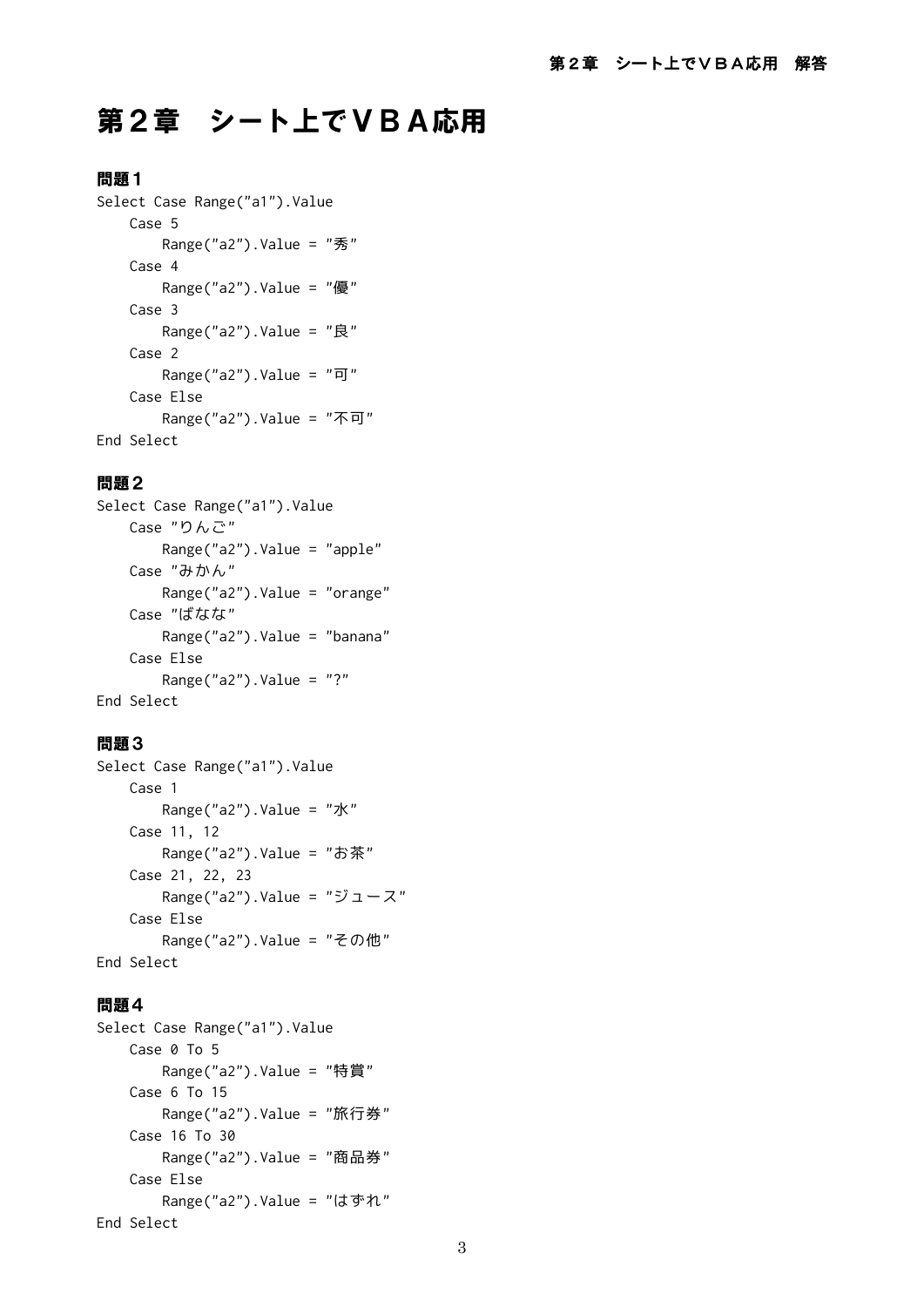```
Select Case Range("A1"). Value
    Case Is > = 100 Range("A2").Value = "大当たり"
     Case 60 To 99
        Range("A2"). Value = "当たり"
     Case 40 To 59
       Range("A2").Value = "もう 1 回"
     Case Else
         Range("A2").Value = "はずれ"
End Select
```
# 問題6

```
Select Case Int(Rnd * 5) + 1 Case 1
         MsgBox "大吉"
     Case 2
         MsgBox "中吉"
     Case 3
         MsgBox "小吉"
     Case 4
         MsgBox "吉"
     Case Else
         MsgBox "凶"
End Select
```
# 問題7

Dim i As Integer For  $i = 1$  To 3 Step 1 MsgBox CStr(i) & "回目の表示です" Next i

# 問題8

```
Dim i As Integer
For i = 1 To Range("A1"). Value Step 1
    MsgBox CStr(i) & "回目の表示です"
Next i
```
#### 問題9

```
Dim i As Integer
For i = 1 To 10 Step 1
   Cells(i, 1).Value = "こんにちは"
Next i
```

```
Dim i As Integer
For i = 1 To 10 Step 1
   Cells(i, 1). Value = i
Next i
```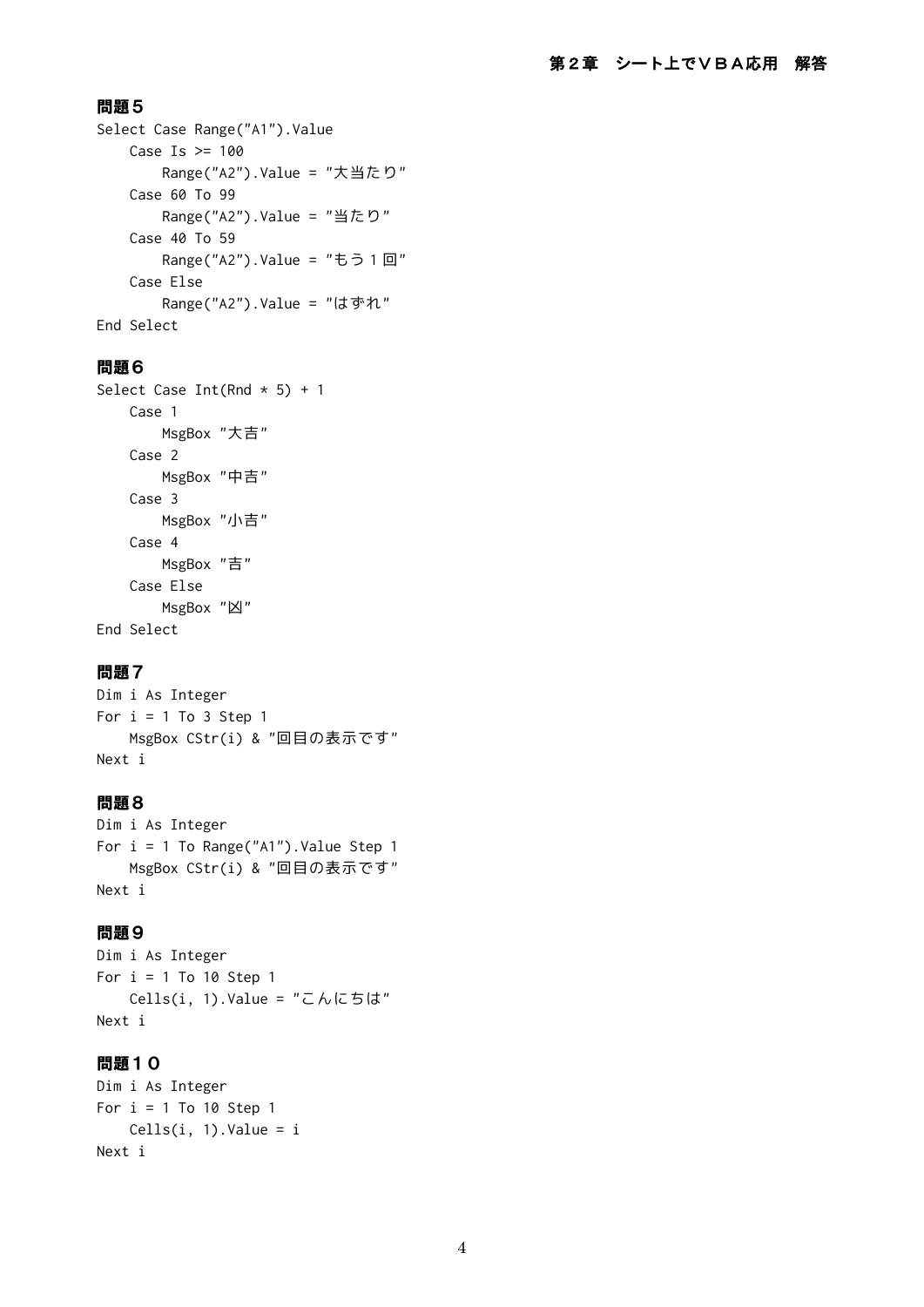Dim i As Integer For  $i = 1$  To 10 Step 1 Cells(i, 1).Value =  $11 - i$ Next i

# 問題12

Dim i As Integer For  $i = 1$  To 10 Step 1 Cells(i, 1).Value =  $i * 100$ Next i

#### 問題13

```
Dim tate As Integer
Dim yoko As Integer
For tate = 1 To 9 Step 1
     For yoko = 1 To 9 Step 1
        Cells(tate, yoko).Value = tate * yoko
     Next yoko
Next tate
```
#### 問題14

```
Dim kazu As Integer
kazu = 1
Do While kazu < 11
     Cells(kazu, 1).Value = kazu
     kazu = kazu + 1
Loop
```
# 問題15

```
Dim kazu As Integer
Dim tate As Integer
kazu = 5
tate = 1Do While tate < 11
    Cells(tate, 1).Value = kazu
     kazu = kazu + 100
    tate = tate +1Loop
```

```
Dim kazu As Integer
kazu = 1
Do Until kazu > 10
    Cells(kazu, 1).Value = kazu
    kazu = kazu + 1
Loop
```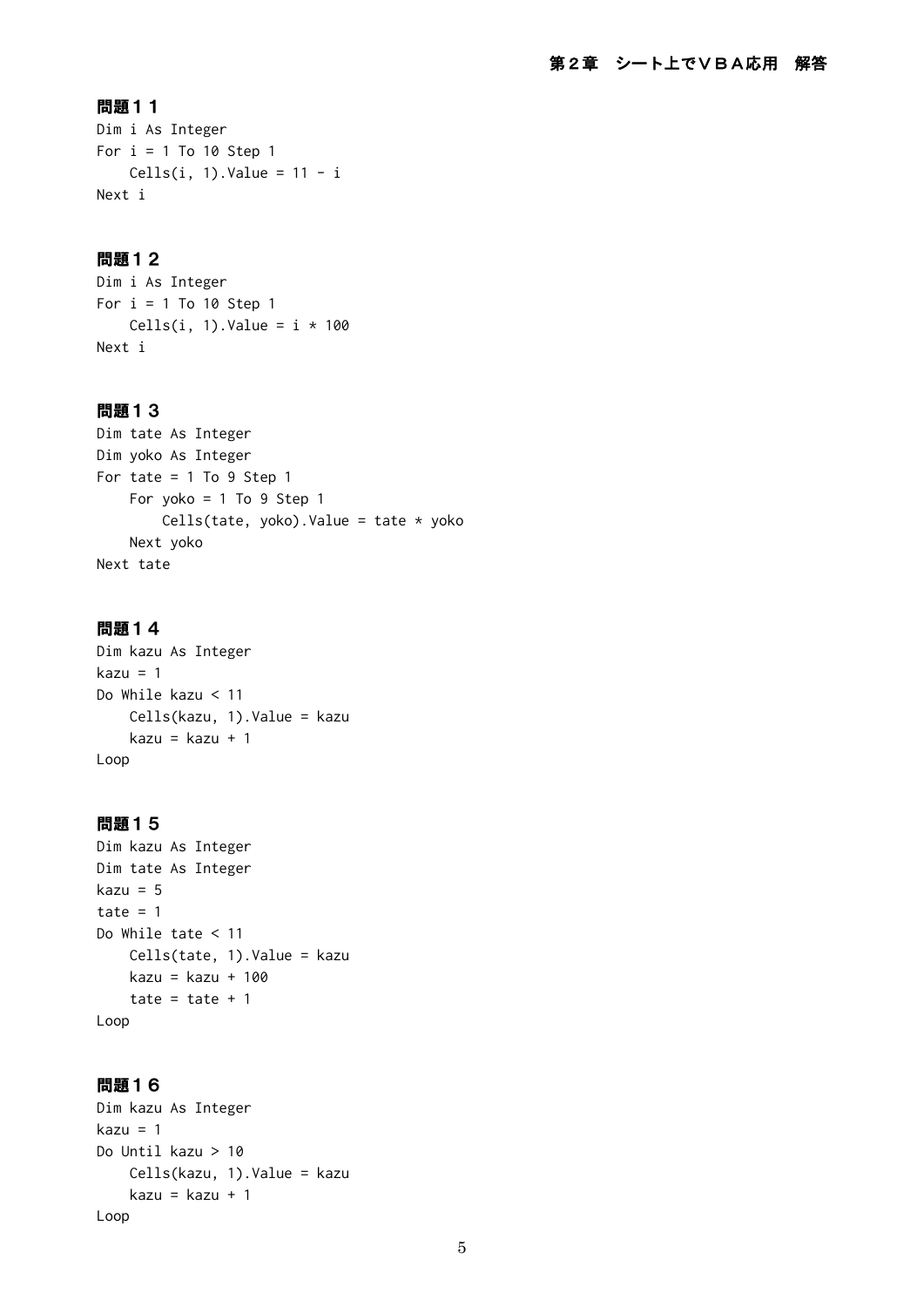# 第3章 ユーザーフォームでVBA入門

#### 問題1

| Option Explicit                    |
|------------------------------------|
| Private Sub CommandButton1_Click() |
| $Label2.Visible = True$            |
| End Sub                            |
| Private Sub CommandButton2_Click() |
| $Label2.Visible = False$           |
| Fnd Sub                            |

# 問題2

| Option Explicit                               |
|-----------------------------------------------|
| Private Sub CommandButton1_Click()            |
| MsgBox $("E + -E + -")$                       |
| End Sub                                       |
| Private Sub CommandButton2_Click()            |
| MsgBox $("C \uplus \wedge (C \uplus \wedge")$ |
| End Sub                                       |

#### 問題3

```
Option Explicit
Private Sub CommandButton1_Click()
MsgBox ("敵を倒した!")
MsgBox ("ゲームクリアです。おめでとう!")
End
End Sub
Private Sub CommandButton2_Click()
MsgBox ("無事逃げることができた")
End
End Sub
```
#### 問題4

```
Option Explicit
Private Sub CommandButton1 Click()
Dim suu1 As Integer, suu2 As Integer, kekka As Integer
suu1 = Val(TextBox1.Text)
suu2 = Val(TextBox2.Text)
kekka = suu1 + suu2
Label1.Caption = Format(kekka, "YY#, ##0")End Sub
Private Sub CommandButton2_Click()
Dim suu1 As Integer, suu2 As Integer, kekka As Integer
suu1 = Val(TextBox1.Text)
suu2 = Val(TextBox2.Text)
kekka = suu1 * suu2
Label1.Caption = Format(kekka, "YY#, ##0")End Sub
```

```
Option Explicit
Dim namae As String
Private Sub CommandButton1_Click()
namae = InputBox("名前を入力して下さい")
End Sub
Private Sub CommandButton2_Click()
MsgBox ("あなたの名前は " & namae & " です")
End Sub
```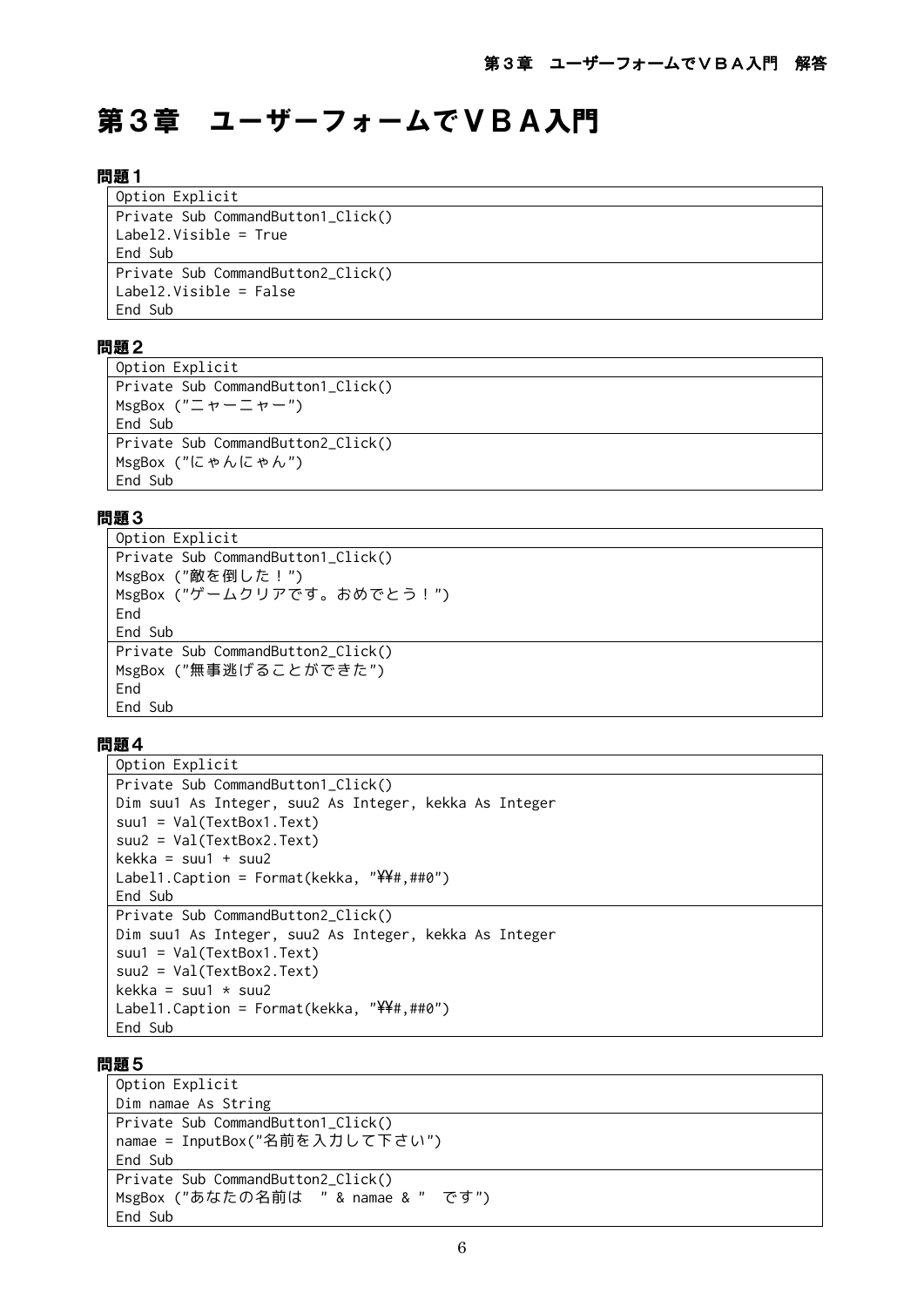| Option Explicit                     |
|-------------------------------------|
| Dim namae As String                 |
| Private Sub CommandButton1_Click()  |
| namae = InputBox("名前を入力して下さい")      |
| End Sub                             |
| Private Sub CommandButton2_Click()  |
| If namae $=$ "" Then                |
| MsgBox ("名前の設定をして下さい")              |
| Else                                |
| MsgBox ("あなたの名前は " & namae & " です") |
| End If                              |
| End Sub                             |

# 問題7

| Option Explicit                    |
|------------------------------------|
| Dim zei As Single                  |
| Private Sub UserForm_Initialize()  |
| $zei = 0.08$                       |
| End Sub                            |
| Private Sub CommandButton1_Click() |
| Dim suu As Long, kin As Long       |
| suu = Val(TextBox1.Text)           |
| kin = suu * 100                    |
| kin = kin * (1 + zei)              |
| $Label1.Caption = Str(kin)$        |
| End Sub                            |
| Private Sub CommandButton2_Click() |
| Dim suu As Long, kin As Long       |
| $s$ uu = $Val(TextBox1.Text)$      |
| kin = suu * 90                     |
| $kin = kin * (1 + zei)$            |
| Label1. Caption = $Str(kin)$       |
| End Sub                            |

```
Option Explicit
Private Sub CommandButton1_Click()
Dim ten As Integer
ten = Val(InputBox("得点を入力して下さい"))
If ten = 100 Then
    MsgBox ("満点です!おめでとう")
ElseIf ten >= 70 Then
    MsgBox ("優秀です")
ElseIf ten >= 40 Then
    MsgBox ("まぁまぁです")
Else
    MsgBox ("再テストです")
End If
End Sub
```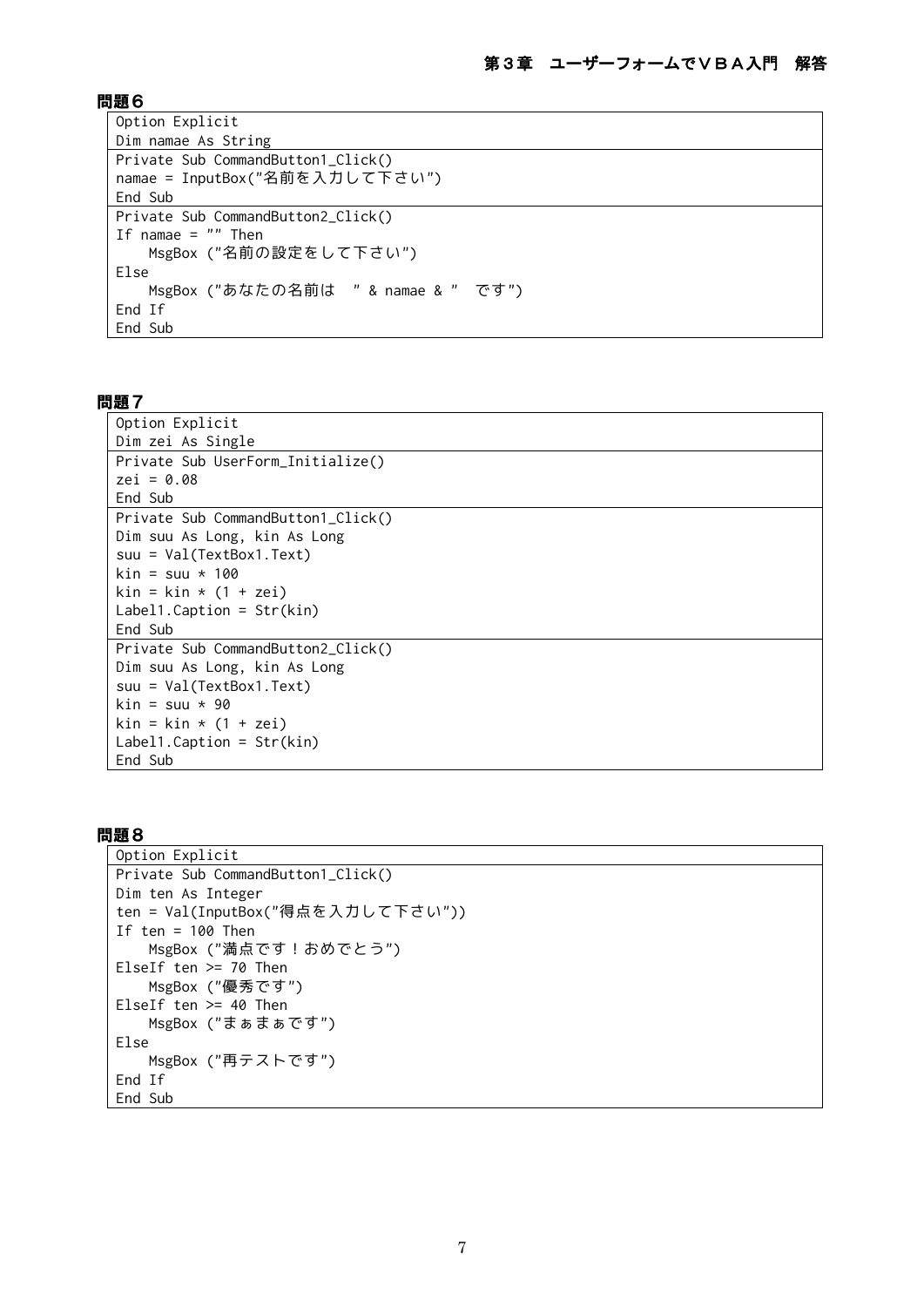```
Option Explicit
Private Sub CommandButton1_Click()
Dim suu As Long
Dim kin As Long
suu = Val(TextBox1.Text)
If suu >= 100 Then
    kin = suu * 120 * 0.9Else
    kin = suu * 120End If
Label1.Caption = Format(kin, "YY#, ##0")End Sub
```
# 問題10

```
Option Explicit
Private Sub CommandButton1_Click()
Dim nin As Long
Dim sei As String
Dim kin As Long
nin = Val(TextBox1.Text)
sei = TextBox2.Text
If sei = "1" Then
   kin = nin * 1200
ElseIf sei = "女" Then
    kin = nin * 1080
Else
     MsgBox ("性別に「男」か「女」を入力して下さい")
End If
Label1.Caption = \text{Format}(kin, \ ^{"\cancel{Y}\cancel{Y}\#}, \# \theta")End Sub
```

```
Option Explicit
Private Sub CommandButton1_Click()
Dim kaitou As String
kaitou = TextBox1.Text
If kaitou = "morning" Then
    MsgBox ("大当たり")
Else
     MsgBox ("はずれ")
End If
End Sub
Private Sub CommandButton2_Click()
End
End Sub
```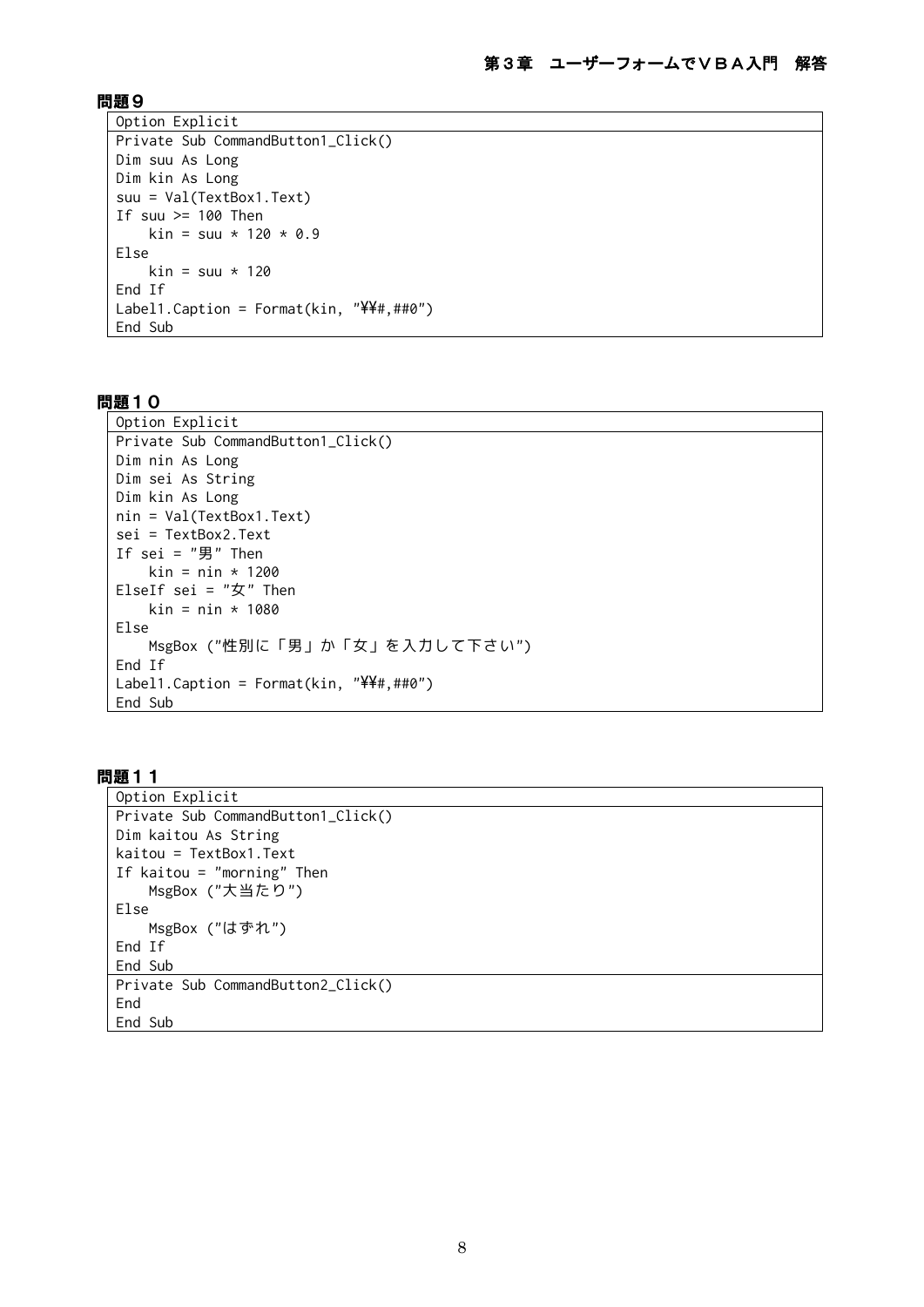```
Option Explicit
Private Sub CommandButton1_Click()
Dim a As Integer, b As Integer, kei As Integer
a = Val(TextBox1.Text)
b = Val(TextBox2.Text)
kei = a + bSelect Case kei
     Case 4
         Label1.Caption = "秀"
     Case 3
         Label1.Caption = "優"
     Case 2
         Label1.Caption = "良"
     Case 1
        Label1. Caption = "可"
     Case Else
         Label1.Caption = "不可"
End Select
End Sub
```

```
Option Explicit
Private Sub CommandButton1_Click()
Randomize
Dim omikuji As Integer
Dim kekka As String
omikuji = Int(Rnd * 6) + 1
Select Case omikuji
     Case 1
         kekka = "大吉"
     Case 2
         kekka = "吉"
     Case 3
         kekka = "中吉"
     Case 4
        kekka = "小吉"
     Case 5
        kekka = "凶"
     Case Else
        kekka = "大凶"
End Select
MsgBox (kekka)
End Sub
```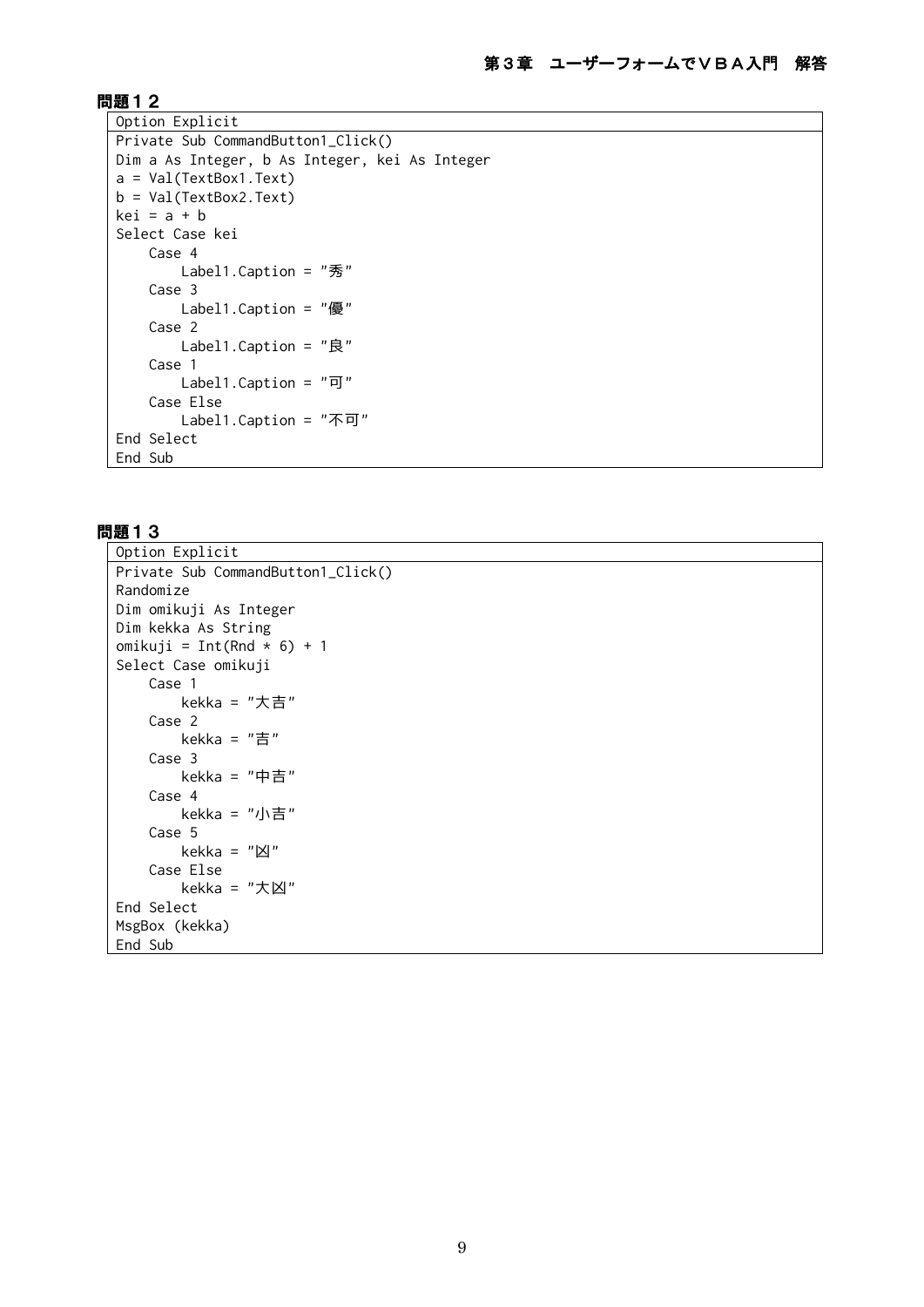【For ~ Next を使う場合】

```
Option Explicit
Private Sub UserForm_Initialize()
Dim i As Integer
For i = 1 To 10
     Label1.Caption = Label1.Caption & "あ "
Next i
End Sub
```
【Do ~ While を使う場合】

```
Option Explicit
Private Sub UserForm_Initialize()
Dim i As Integer
i = 1Do While i < 11
    Label1.Caption = Label1.Caption & "あ "
    i = i + 1Loop
End Sub
```
問題15

【For ~ Next を使う場合】

```
Option Explicit
Private Sub UserForm_Initialize()
Dim i As Integer
For i = 1 To 5
    Label1. Caption = Label1. Caption & "\bar{\phi} " & Chr(13) & Chr(10)
Next i
End Sub
```
【Do ~ While を使う場合】

```
Option Explicit
Private Sub UserForm_Initialize()
Dim i As Integer
i = 1Do While i < 6 Label1.Caption = Label1.Caption & "あ " & Chr(13) & Chr(10)
    i = i + 1Loop
End Sub
```

```
Option Explicit
Dim kaisu As Integer
Private Sub CommandButton1_Click()
kaisu = InputBox("回数を設定して下さい")
End Sub
Private Sub CommandButton2_Click()
Dim i As Integer
For i = 1 To kaisu Step 1
    MsgBox (i & "回目を実行中です")
Next i
End Sub
```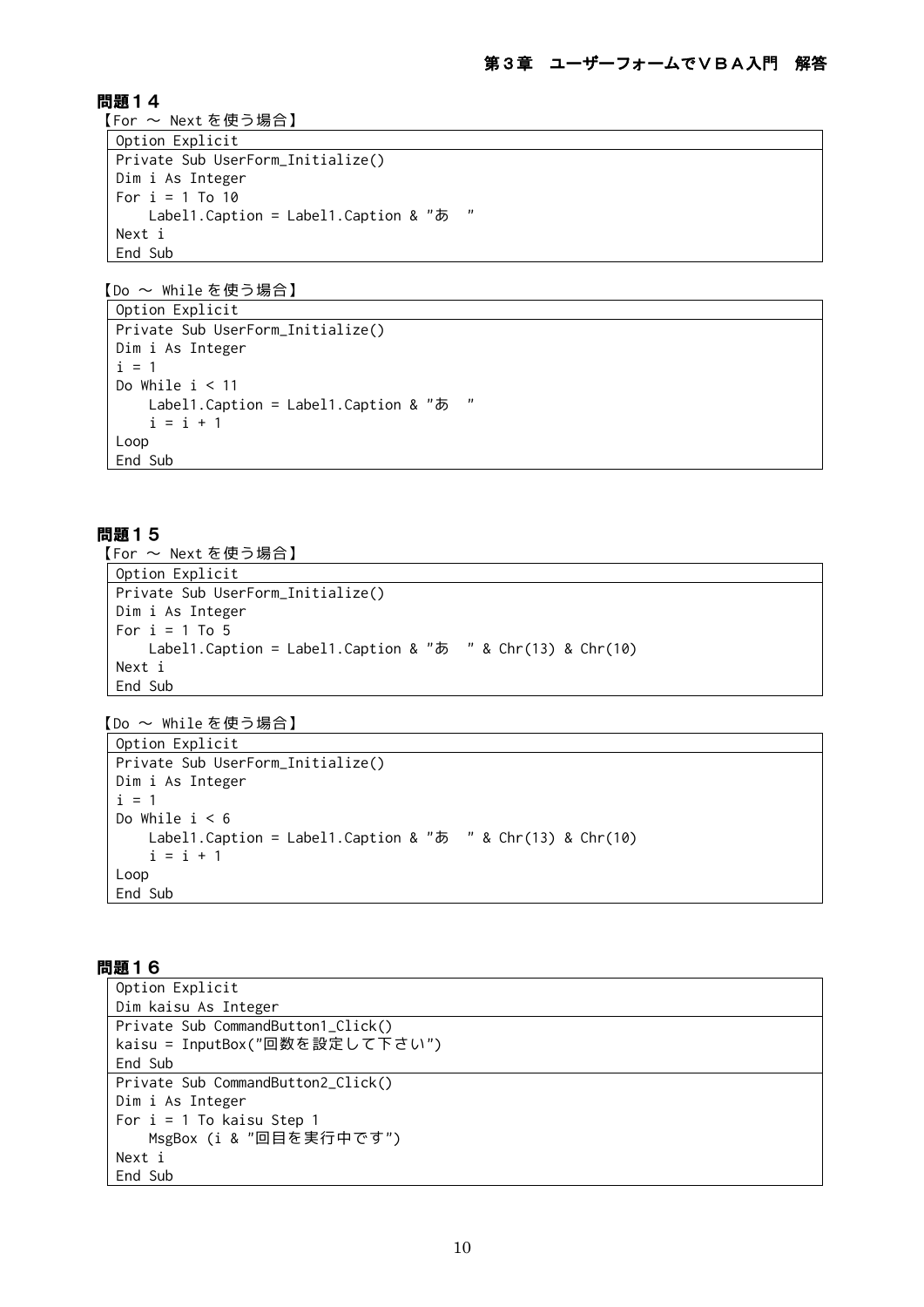```
Option Explicit
Private Sub CommandButton1_Click()
Dim siten As Integer
Dim syuuten As Integer
Dim goukei As Long
Dim i As Integer
goukei = \thetasiten = Val(TextBox1.Text)
syuuten = Val(TextBox2.Text)
For i = s iten To syuuten
     goukei = goukei + i
Next i
Label3.Caption = Format(goukei, "#,##0")
End Sub
```
#### 問題18

```
Option Explicit
Private Sub CommandButton1_Click()
Dim i As Integer
Dim goukei As Integer
goukei = \thetaFor i = 1 To 100
     goukei = goukei + i
Next i
MsgBox ("合計は " & Str(goukei) & " です")
End Sub
Private Sub CommandButton2_Click()
Dim i As Integer
Dim goukei As Integer
goukei = 0
For i = 1 To 100 Step 2
     goukei = goukei + i
Next i
MsgBox ("合計は " & Str(goukei) & " です")
End Sub
```

```
Option Explicit
Dim su1 As Integer
Dim su2 As Integer
Private Sub UserForm_Initialize()
Randomize
su1 = Int(Rnd * 50) + 1su2 = Int(Rnd * 50) + 1Label1.Caption = Str(su1)
Label2.Caption = Str(su2)
End Sub
Private Sub CommandButton1 Click()
Dim kaitou As Integer
kaitou = Val(TextBox1.Text)
If kaitou = (su1 + su2) Then
    MsgBox ("正解!")
Else
    MsgBox ("不正解・・・")
End If
End Sub
```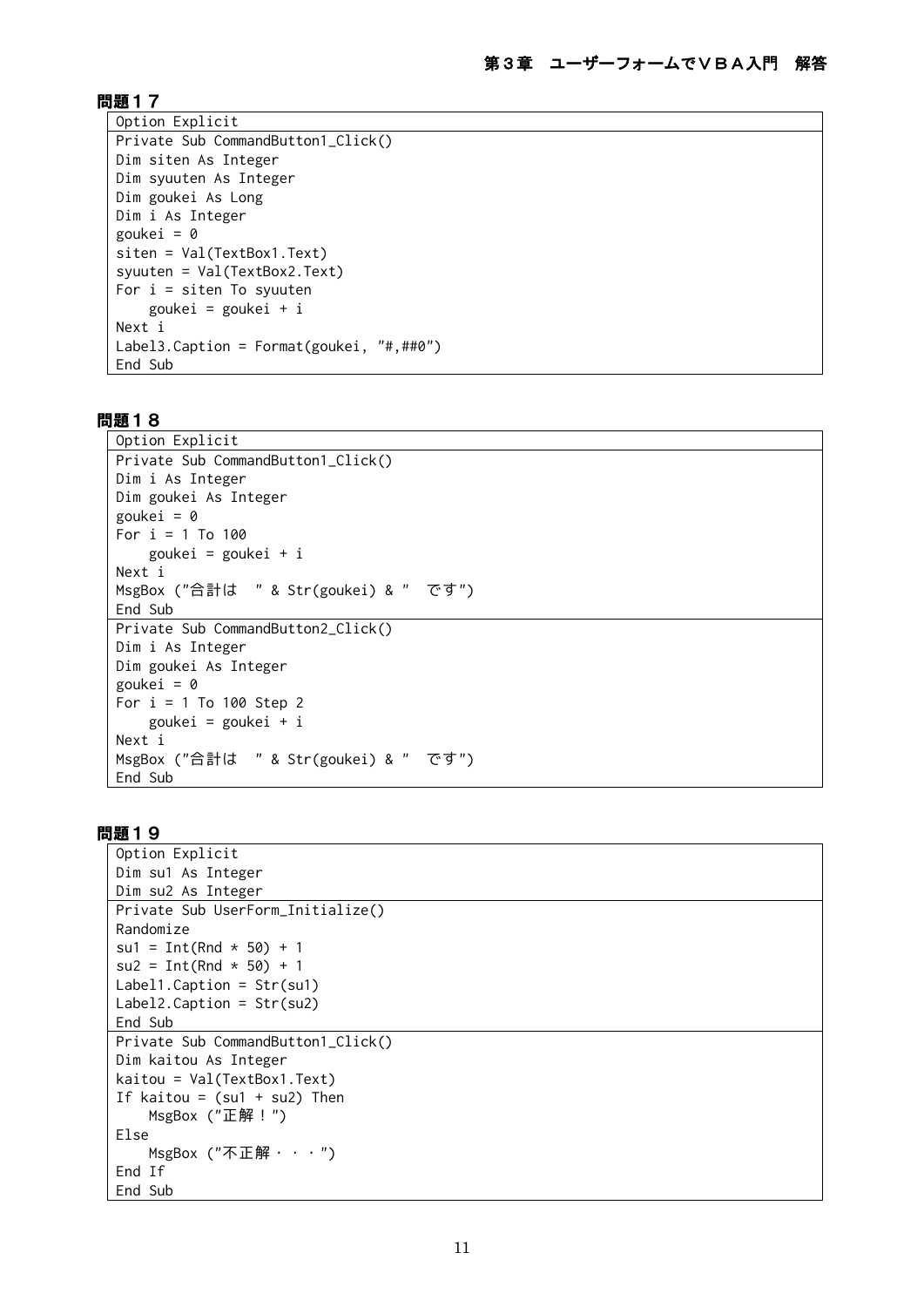```
Option Explicit
Dim su1 As Integer
Dim su2 As Integer
Private Sub UserForm_Initialize()
Randomize
su1 = Int(Rnd * 50) + 1
su2 = Int(Rnd * 50) + 1Label1.Caption = Str(su1)
Label2.Caption = Str(su2)
End Sub
Private Sub CommandButton1 Click()
Dim kaitou As Integer
kaitou = Val(TextBox1.Text)
If kaitou = (su1 + su2) Then
    MsgBox ("正解!")
    suf = Int(Rnd * 50) + 1su2 = Int(Rnd * 50) + 1 Label1.Caption = Str(su1)
     Label2.Caption = Str(su2)
     TextBox1.Text = ""
Else
     MsgBox ("不正解・・・")
     TextBox1.Text = ""
End If
End Sub
```

```
Option Explicit
Private Sub CommandButton1_Click()
Randomize
Dim ran1 As Integer, ran2 As Integer, ran3 As Integer
ran1 = Int(Rnd * 9) + 1
ran2 = Int(Rnd * 9) + 1
ran3 = Int(Rnd * 9) + 1
Label1.Caption = Str(ran1)
Label2.Caption = Str(ran2)
Label3.Caption = Str(ran3)
If ran1 = ran2 And ran2 = ran3 Then
     Label4.Caption = "大当たり"
ElseIf ran1 = ran2 Or ran2 = ran3 Or ran1 = ran3 Then
    Label4.Caption = "当たり"
Else
     Label4.Caption = "はずれ"
End If
End Sub
```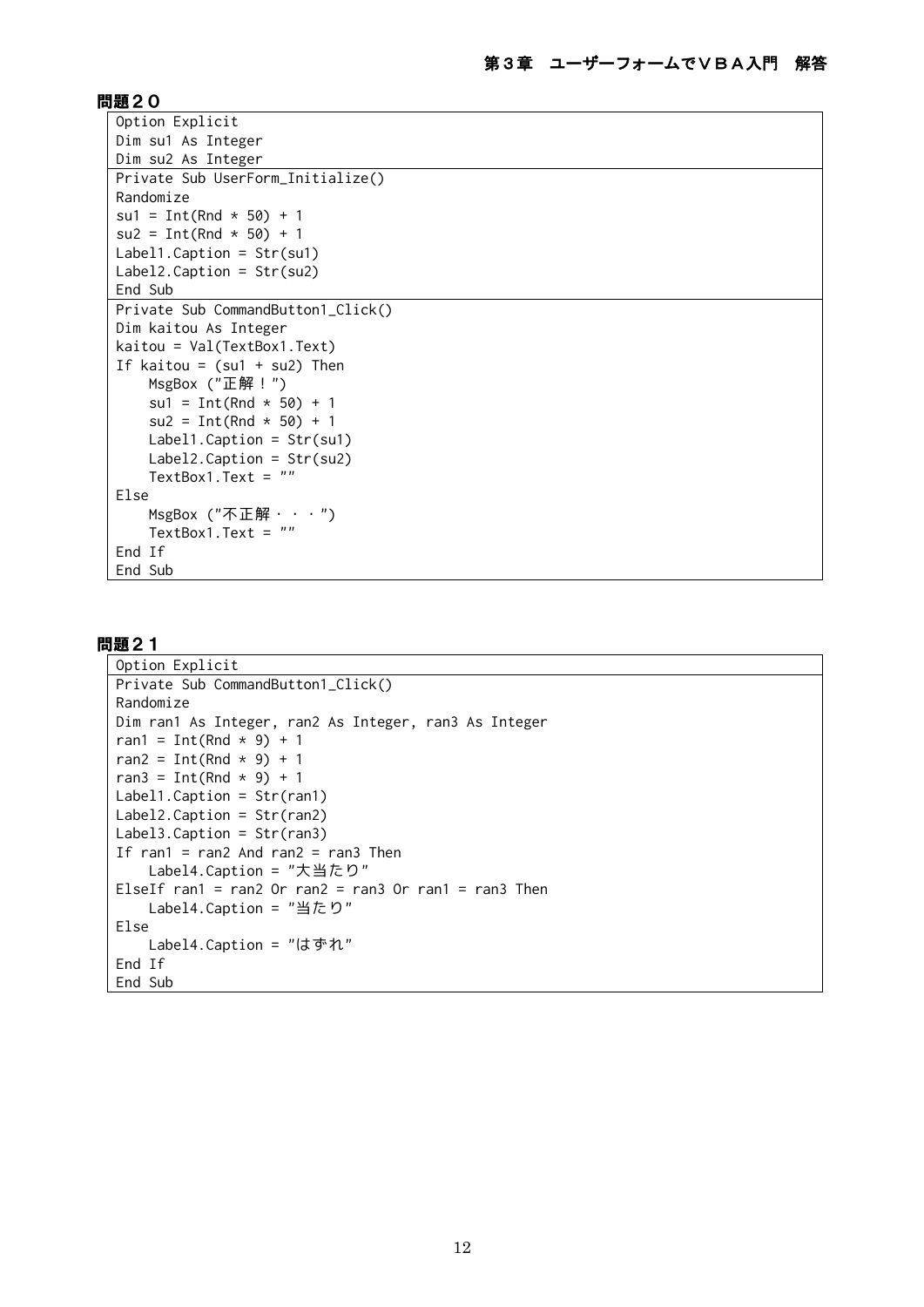# 第4章 ユーザーフォームでVBAファイル処理

#### 問題1

Option Explicit Private Sub CommandButton1\_Click() Dim code As Integer Dim suu As Integer Open ThisWorkbook.Path & "\data4\_1.csv" For Input As #1 Input #1, code, suu Label1.Caption = Str(code) Label2.Caption = Str(suu) Close #1 End Sub

#### 問題2

```
Option Explicit
Private Sub CommandButton1_Click()
Dim code As Integer
Dim suu As Integer
Open ThisWorkbook.Path & "\data4_2.csv" For Input As #1
Do While Not EOF(1)
     Input #1, code, suu
     Label1.Caption = Label1.Caption & Str(code) & Chr(13) & Chr(10)
     Label2.Caption = Label2.Caption & Str(suu) & Chr(13) & Chr(10)
Loop
Close #1
End Sub
```

```
Option Explicit
Private Sub CommandButton1_Click()
Dim code As Integer
Dim suu As Integer
Dim goukei As Integer
goukei = 0
Open ThisWorkbook.Path & "\data4_3.csv" For Input As #1
Do While Not EOF(1)
     Input #1, code, suu
     Label1.Caption = Label1.Caption & Str(code) & Chr(13) & Chr(10)
     Label2.Caption = Label2.Caption & Str(suu) & Chr(13) & Chr(10)
     goukei = goukei + suu
Loop
Close #1
Label3.Caption = Str(goukei)
End Sub
```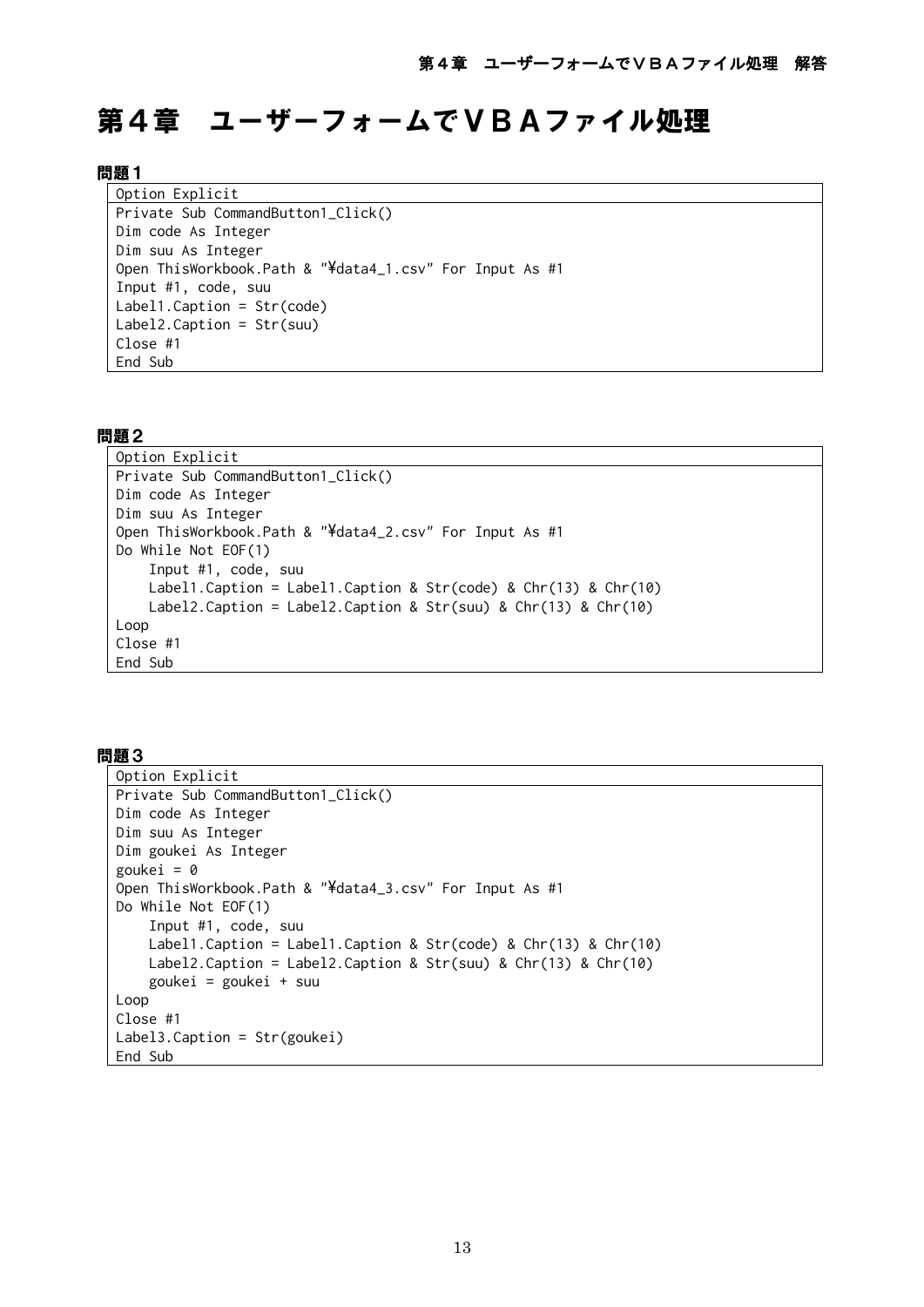```
Option Explicit
Private Sub CommandButton1_Click()
Dim ban As Integer, koku As Integer, suu As Integer, ei As Integer
Dim kokuG As Integer, suuG As Integer, eiG As Integer
kokuG = 0suuG = 0eiG = 0Open ThisWorkbook.Path & "\data4_4.csv" For Input As #1
Do While Not EOF(1)
     Input #1, ban, koku, suu, ei
     Label2.Caption = Label2.Caption & Str(ban) & Chr(13) & Chr(10)
     Label3.Caption = Label3.Caption & Str(koku) & Chr(13) & Chr(10)
     Label4.Caption = Label4.Caption & Str(suu) & Chr(13) & Chr(10)
     Label5.Caption = Label5.Caption & Str(ei) & Chr(13) & Chr(10)
     kokuG = kokuG + koku
    suuG = suuG + suu
     eiG = eiG + ei
Loop
Close #1
Label7.Caption = Format(kokuG / 10, "#0")
Label8.Caption = Format(suuG / 10, "#0")
Label9.Caption = Format(eiG / 10, "#0")
End Sub
```
#### 問題5

```
Option Explicit
Private Sub CommandButton1_Click()
Dim code As Integer, suu As Integer, goukei As Integer
goukei = \thetaOpen ThisWorkbook.Path & "\data4_5.csv" For Input As #1
Do While Not EOF(1)
     Input #1, code, suu
     goukei = goukei + suu
Loop
Close #1
Label3.Caption = Str(goukei)
End Sub
```

```
Option Explicit
Dim code(1 To 5) As Integer, namae(1 To 5) As String
Private Sub UserForm_Initialize()
code(1) = 101code(2) = 110code(3) = 124code(4) = 136code(5) = 139namae(1) = "鉛筆"
namae(2) = "J - \vdash"namae(3) = "消しゴム"
namae(4) = "定規"
namae(5) = "ボールペン"
End Sub
Private Sub CommandButton1 Click()
Dim i As Integer, sagasu As Integer
sagasu = Val(TextBox1.Text)
i = 1Do While code(i) \Leftrightarrow sagasu
    i = i + 1Loop
Label3.Caption = name(i)End Sub
```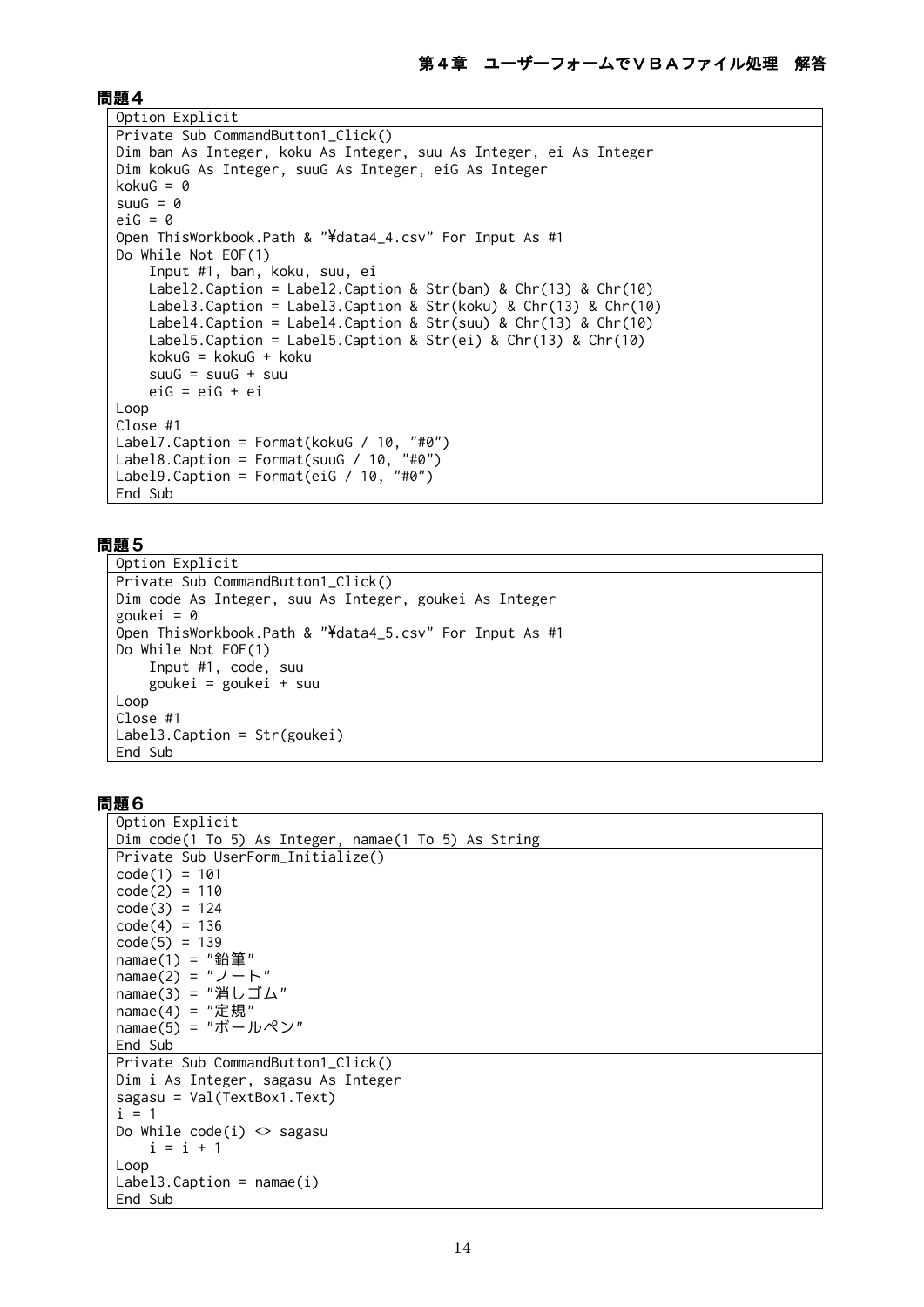```
Option Explicit
Private Sub UserForm_Initialize()
Dim code(1 To 5) As Integer
Dim namae(1 To 5) As String
Dim tanka(1 To 5) As Integer
Dim yomiCode As Integer, suryou As Integer
Dim uriage As Integer
Dim i As Integer
code(1) = 101code(2) = 110code(3) = 124code(4) = 136code(5) = 139namae(1) = "鉛筆"
namae(2) = "J - h"namae(3) = "消しゴム"
namae(4) = "定規"
namae(5) = "ボールペン"
tanka(1) = 60tanka(2) = 100tanka(3) = 70tanka(4) = 110tanka(5) = 150Open ThisWorkbook.Path & "\data4_7.csv" For Input As #1
Do While Not EOF(1)
     Input #1, yomiCode, suryou
    i = 1Do While code(i) \Leftrightarrow yomiCode
       i = i + 1 Loop
    uriage = suryou * tanka(i)
    Label2.Caption = Label2.Caption & namae(i) & Chr(13) & Chr(10)
     Label3.Caption = Label3.Caption & Format(uriage, "#,##0") & Chr(13) & Chr(10)
Loop
Close #1
End Sub
```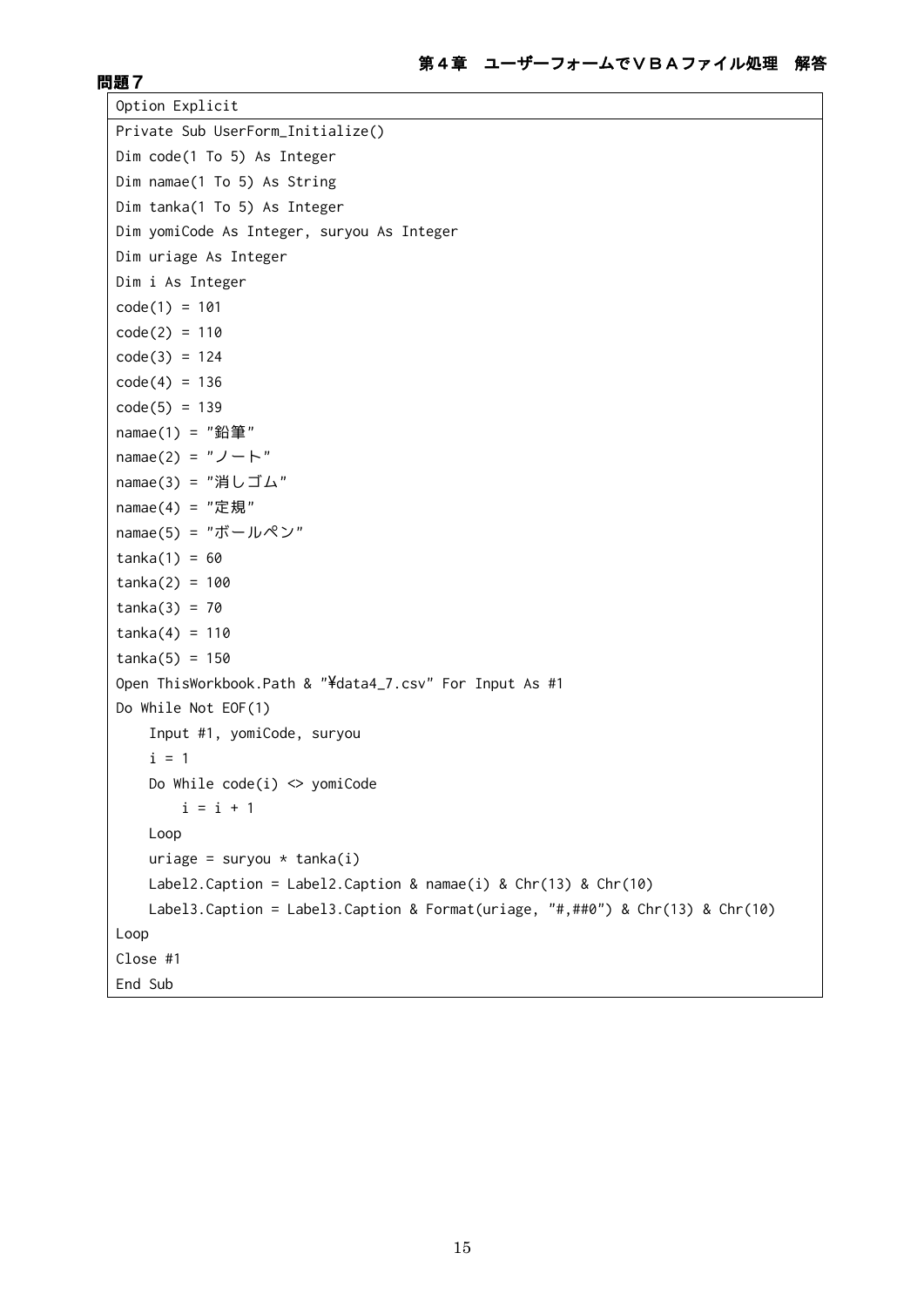```
Option Explicit
Private Sub UserForm_Initialize()
Dim code(1 To 5) As Integer
Dim namae(1 To 5) As String
Dim kei(1 To 5) As Integer
Dim yomiCode As Integer, suryou As Integer
Dim uriage As Integer
Dim i As Integer
code(1) = 101code(2) = 110code(3) = 124code(4) = 136code(5) = 139namae(1) = "鉛筆"
namae(2) = "J - h"namae(3) = "消しゴム"
namae(4) = "定規"
namae(5) = "ボールペン"
For i = 1 To 5
   kei(i) = 0Next i
Open ThisWorkbook.Path & "\data4_8.csv" For Input As #1
Do While Not EOF(1)
    Input #1, yomiCode, suryou
   i = 1Do While code(i) \le yomiCode
       i = i + 1 Loop
   kei(i) = kei(i) + suryouLoop
Close #1
For i = 1 To 5
   Label2.Caption = Label2.Caption & namae(i) & Chr(13) & Chr(10)
    Label3.Caption = Label3.Caption & Str(kei(i)) & Chr(13) & Chr(10)
Next i
End Sub
```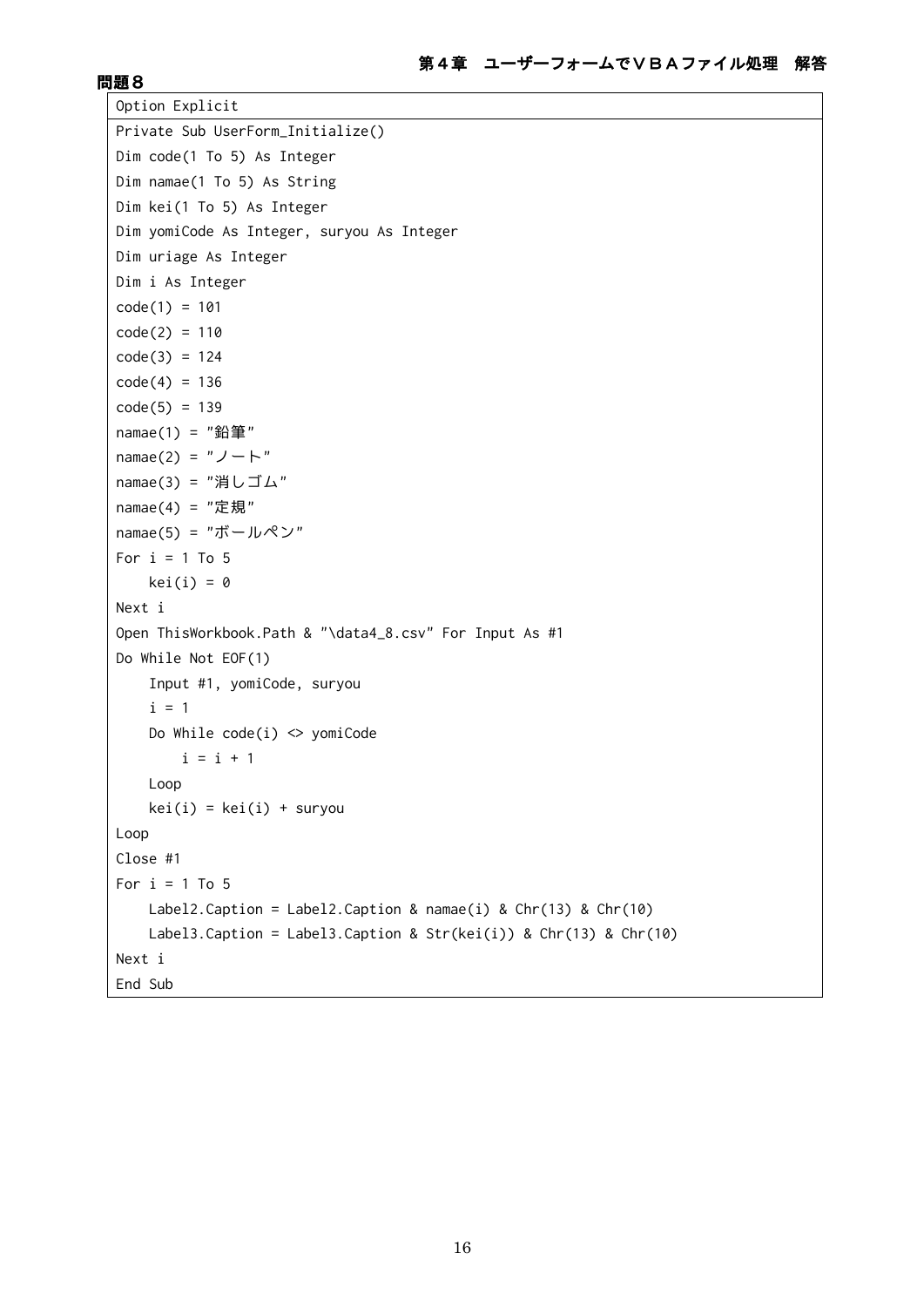# 第5章 ユーザーフォームでVBA全商検定1級

#### 問題1

| Option Explicit                                                      |
|----------------------------------------------------------------------|
| Private Sub UserForm_Initialize()                                    |
| Dim bangou As Integer                                                |
| Dim tenin As Integer                                                 |
| Dim syouhin As Integer                                               |
| Dim urisuu As Integer                                                |
| Dim $uri(1$ To 5, 1 To 3) As Integer                                 |
| Dim i As Integer                                                     |
| Dim j As Integer                                                     |
| For $i = 1$ To 5                                                     |
| For $j = 1$ To 3                                                     |
| $uri(i, j) = 0$                                                      |
| Next j                                                               |
| Next i                                                               |
| Open ThisWorkbook. Path & "¥data5_1.csv" For Input As #1             |
| Do While Not EOF(1)                                                  |
| Input #1, tenin, syouhin, urisuu                                     |
| $uri(tenin, syouhin) = uri(tenin, syouhin) + urisuu$                 |
| Loop                                                                 |
| $Close$ #1                                                           |
| For $i = 1$ To 5                                                     |
| Label1. Caption = Label1. Caption & Str(i) & Chr(13) & Chr(10)       |
| Label2.Caption = Label2.Caption & Str(uri(i, 1)) & Chr(13) & Chr(10) |
| Label3.Caption = Label3.Caption & Str(uri(i, 2)) & Chr(13) & Chr(10) |
| Label4.Caption = Label4.Caption & Str(uri(i, 3)) & Chr(13) & Chr(10) |
| Next i                                                               |
| End Sub                                                              |

```
Option Explicit
Private Sub UserForm_Initialize()
Dim ten(1 To 5) As Integer
Dim jun(1 To 5) As Integer
Dim i As Integer
Dim j As Integer
ten(1) = 65ten(2) = 70ten(3) = 55ten(4) = 92ten(5) = 48For i = 1 To 5
    jun(i) = 1Next i
For i = 1 To 5
    For j = 1 To 5
        If ten(i) > ten(j) Then
            jun(j) = jun(j) + 1 End If
     Next j
Next i
For i = 1 To 5
     Label2.Caption = Label2.Caption & Str(i) & Chr(13) & Chr(10)
    Label3.Caption = Label3.Caption & Str(ten(i)) & Chr(13) & Chr(10)Label4.Caption = Label4.Caption & Str(jun(i)) & Chr(13) & Chr(10)Next i
End Sub
```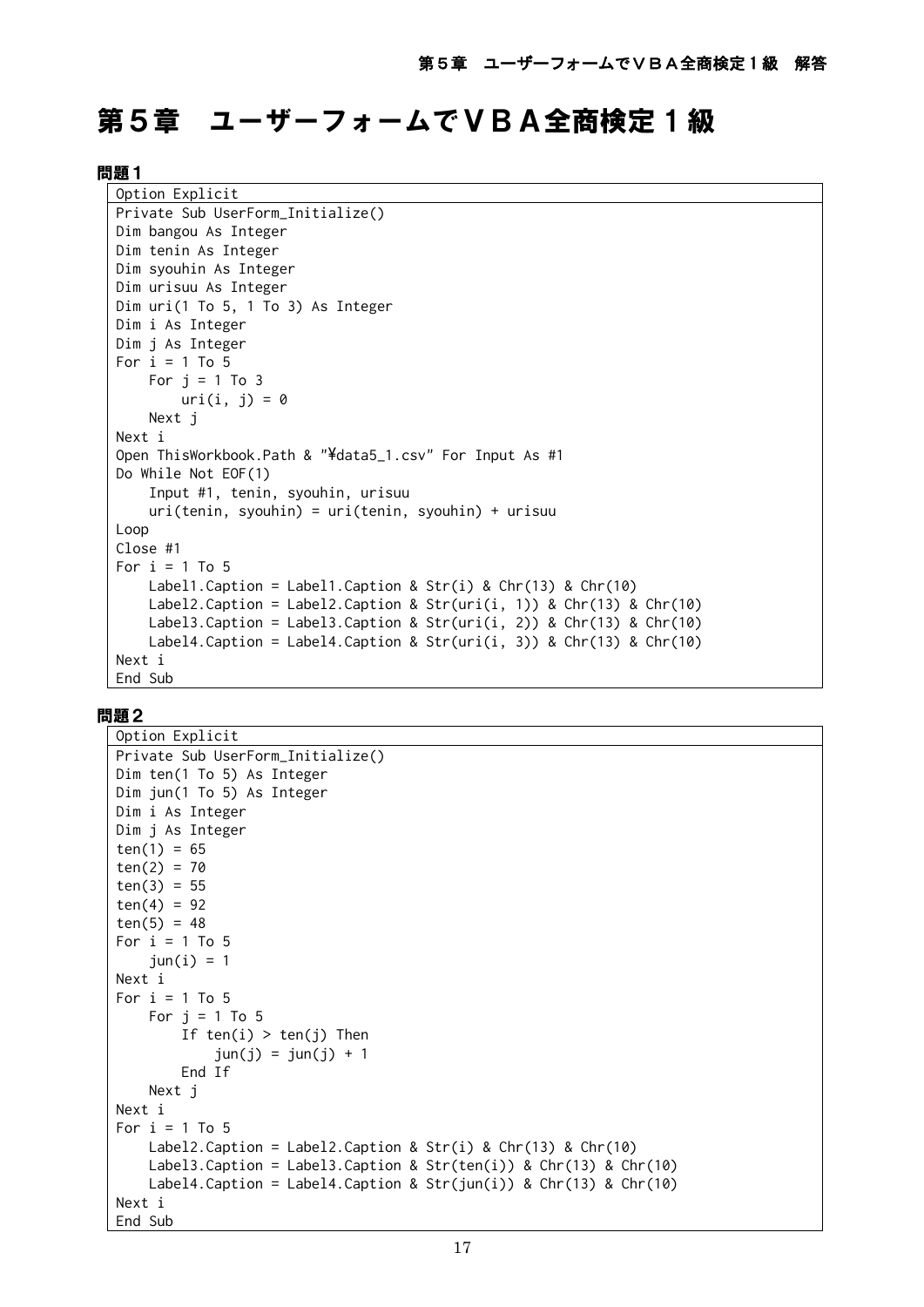```
Option Explicit
Private Sub UserForm_Initialize()
Dim goukei(1 To 5) As Integer
Dim jun(1 To 5) As Integer
Dim ban As Integer
Dim jyugyou As Integer
Dim ten As Integer
Dim i As Integer
Dim j As Integer
For i = 1 To 5
    goukei(i) = \thetajun(i) = 1Next i
Open ThisWorkbook.Path & "\data5_3.csv" For Input As #1
Do While Not EOF(1)
     Input #1, ban, jyugyou, ten
     goukei(ban) = goukei(ban) + ten
Loop
Close #1
For i = 1 To 5
    For j = 1 To 5
        If goukei(i) > goukei(j) Then
            jun(j) = jun(j) + 1 End If
     Next j
Next i
For i = 1 To 5
    Label2.Caption = Label2.Caption & Str(i) & Chr(13) & Chr(10)Label3.Caption = Label3.Caption & Str(goukei(i)) & Chr(13) & Chr(10)
    Label4.Caption = Label4.Caption & Str(jun(i)) & Chr(13) & Chr(10)Next i
End Sub
```

```
Option Explicit
Private Sub UserForm_Initialize()
Dim uriage(1 To 5) As Integer
Dim taihi As Integer
uriage(1) = 1430uriage(2) = 3200uridge(3) = 2290uriage(4) = 1850urlage(5) = 3660Dim i As Integer
Dim j As Integer
For i = 4 To 1 Step -1For j = 1 To iIf uriage(j) < uriage(j + 1) Then
            taihi = uriage(j)uriage(j) = uriage(j + 1)uriage(j + 1) = taili End If
    Next j
Next i
For i = 1 To 5
     Label2.Caption = Label2.Caption & Format(uriage(i), "#,##0") & Chr(13) & Chr(10)
Next i
End Sub
```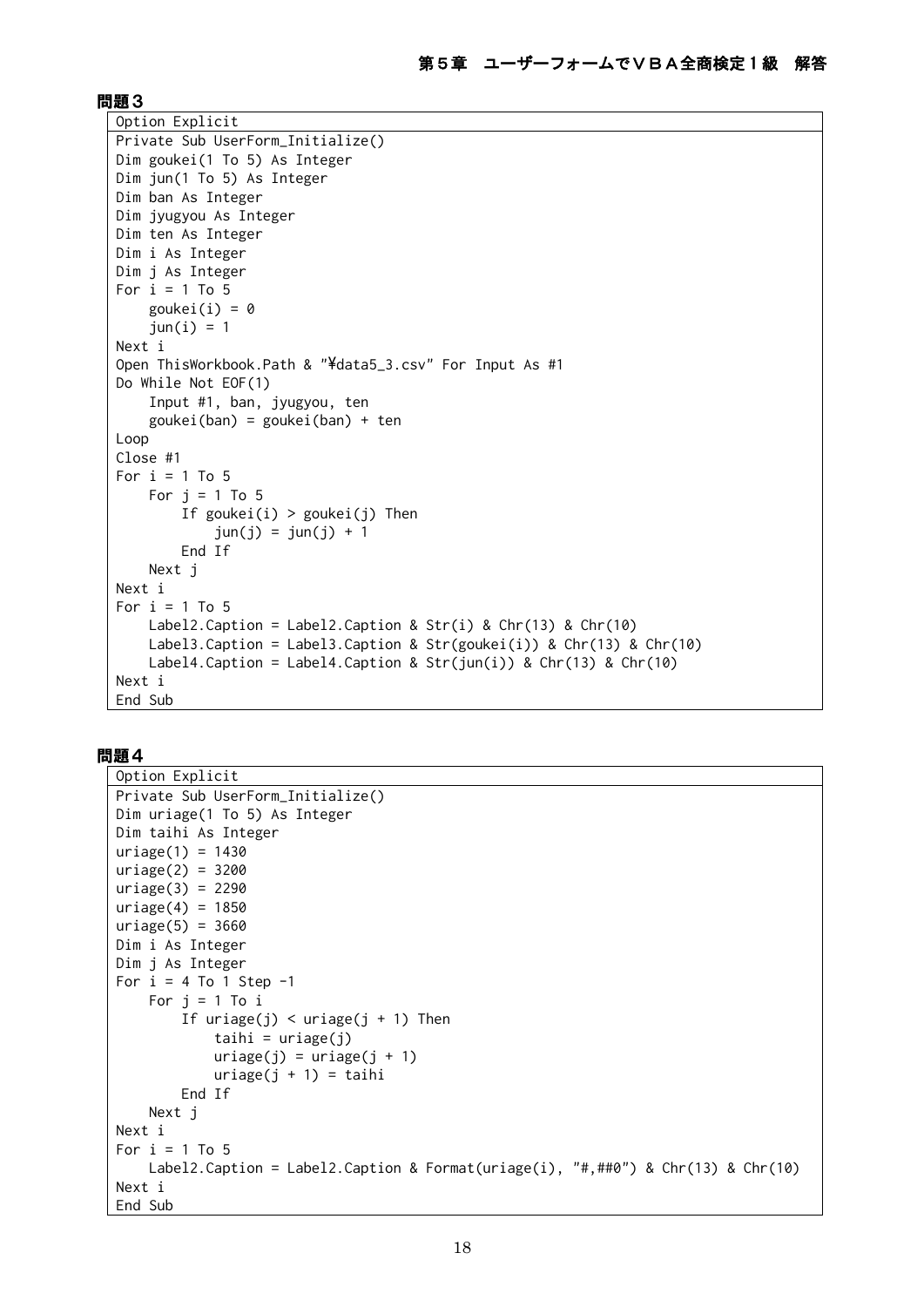```
Option Explicit
Private Sub UserForm_Initialize()
Dim uriage(1 To 5) As Integer
Dim code As Integer, uri As Integer, taihi As Integer, i As Integer, j As Integer
For i = 1 To 5
    uriage(i) = 0Next i
Open ThisWorkbook.Path & "\data5_5.csv" For Input As #1
Do While Not EOF(1)
     Input #1, code, uri
     uriage(code) = uriage(code) + uri
Loop
Close #1
For i = 4 To 1 Step -1
    For j = 1 To iIf uriage(j) < uriage(j + 1) Then
            taihi = urige(j)uriage(i) = uriage(i + 1)uriage(j + 1) = taili End If
     Next j
Next i
For i = 1 To 5
    Label2.Caption = Label2.Caption & Str(uriage(i)) & Chr(13) & Chr(10)
Next i
End Sub
```

```
Option Explicit
Private Sub UserForm_Initialize()
Dim code(1 To 5) As Integer, uriage(1 To 5) As Integer
Dim co As Integer, uri As Integer, taihi As Integer, i As Integer, j As Integer
For i = 1 To 5
    code(i) = iuriage(i) = 0Next i
Open ThisWorkbook.Path & "\data5_6.csv" For Input As #1
Do While Not EOF(1)
     Input #1, co, uri
    uriage(co) = uriage(co) + uriLoop
Close #1
For i = 4 To 1 Step -1
    For i = 1 To iIf uriage(j) < uriage(j + 1) Then
            tail = uriage(j)uriage(j) = uriage(j + 1)uriage(j + 1) = tailitaihi = code(j)code(j) = code(j + 1)code(j + 1) = tail End If
    Next j
Next i
For i = 1 To 5
    Label2.Caption = Label2.Caption & Str(code(i)) & Chr(13) & Chr(10) Label3.Caption = Label3.Caption & Str(uriage(i)) & Chr(13) & Chr(10)
Next i
End Sub
```